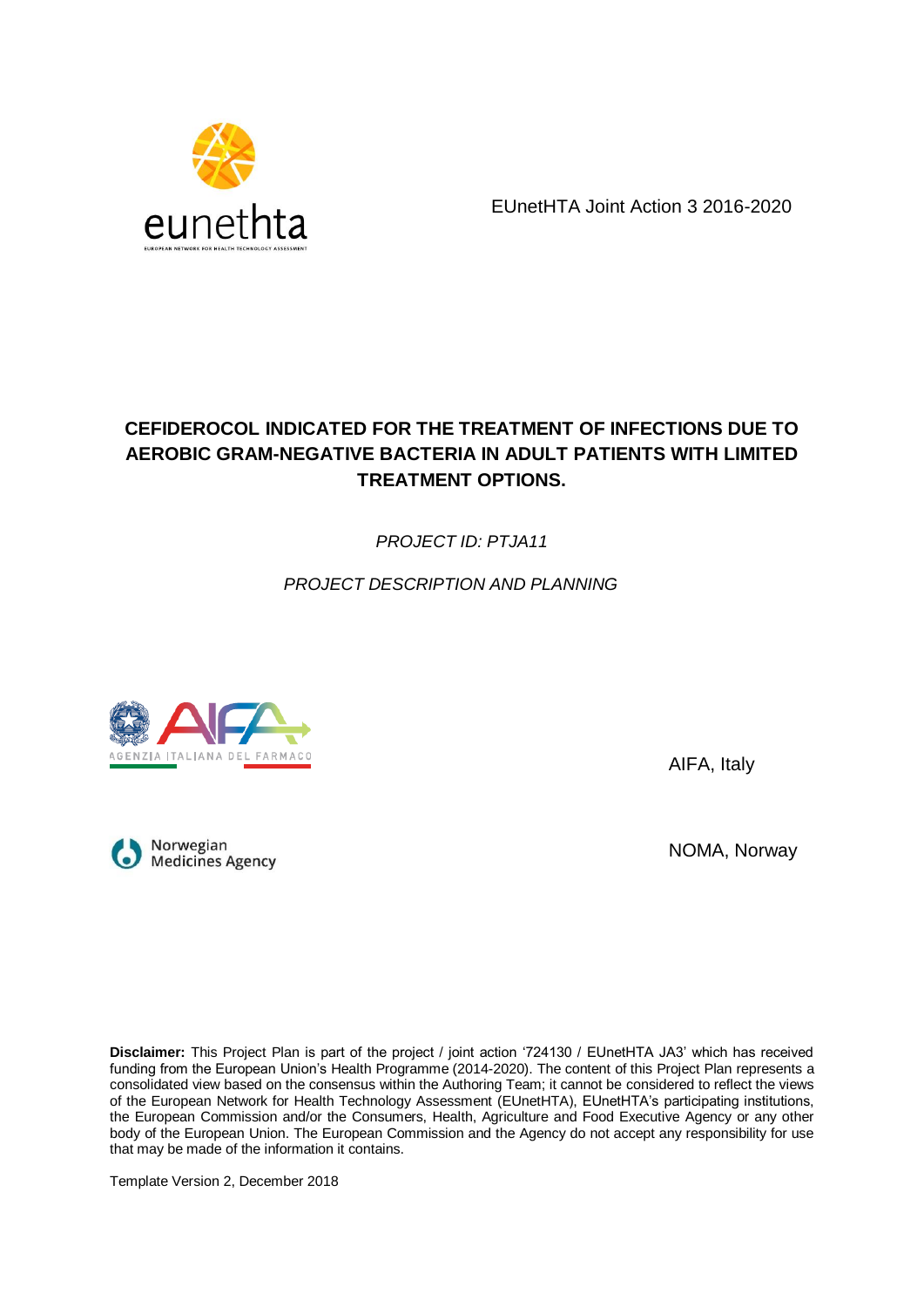## **VERSION LOG**

| <b>Version</b><br>number | <b>Date</b> | <b>Modification</b>                          | <b>Reason for the modification</b>                                                  |  |
|--------------------------|-------------|----------------------------------------------|-------------------------------------------------------------------------------------|--|
| V <sub>0.1</sub>         | 08/09/2019  | First draft of the Project Plan              | Developed PICO for survey and<br>incorporated feedback from<br><b>Member States</b> |  |
| V <sub>0.2</sub>         | 14/10/2019  | Second draft of the Project Plan             | Incorporated feedback from<br><b>Dedicated Reviewers</b>                            |  |
| V1.0                     | 03/03/2020  | Final version of the Project Plan            | Final after positive CHMP<br>opinion release                                        |  |
| V2.0                     | 17/04/2020  | Final version of the Project Plan<br>updated | Change in Authoring Team and<br>update in timelines due to the<br>COVID-19 outbreak |  |

#### **Disclaimer:**

Due to the impact of the COVID-19 measures, a change in the Authoring Team and in the timelines was necessary. Please see the EUnetHTA response on the COVID-19 outbreak [here.](https://eunethta.eu/eunethta-response-to-covid-19/)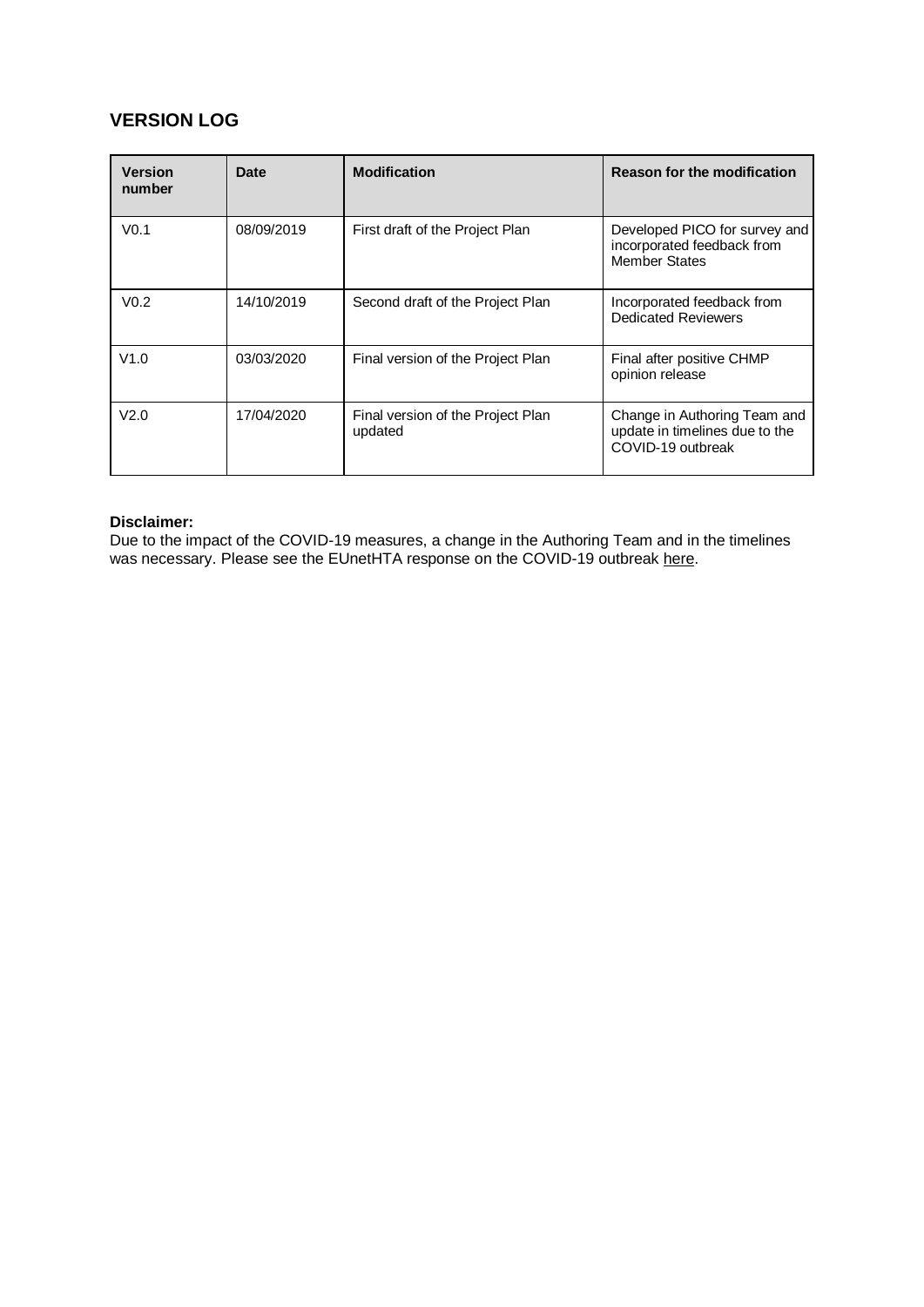# **CONTENTS**

| 1                                                                                        |    |  |
|------------------------------------------------------------------------------------------|----|--|
| $\mathbf{2}$                                                                             |    |  |
| 3                                                                                        |    |  |
| 3.1<br>3.1.1<br>312<br>3.2<br>3.3 <sub>1</sub><br>3.3.1<br>3.3.2<br>3.3.3<br>3.3.4<br>34 |    |  |
| $\boldsymbol{\Lambda}$                                                                   |    |  |
| 41<br>4.2<br>4.3<br>4.4                                                                  |    |  |
| 5                                                                                        | 15 |  |

# **LIST OF TABLES**

| Table 2-1: Assessment scope: relevant PICO(s) identified for the planned assessment  6 |  |
|----------------------------------------------------------------------------------------|--|
|                                                                                        |  |
|                                                                                        |  |
|                                                                                        |  |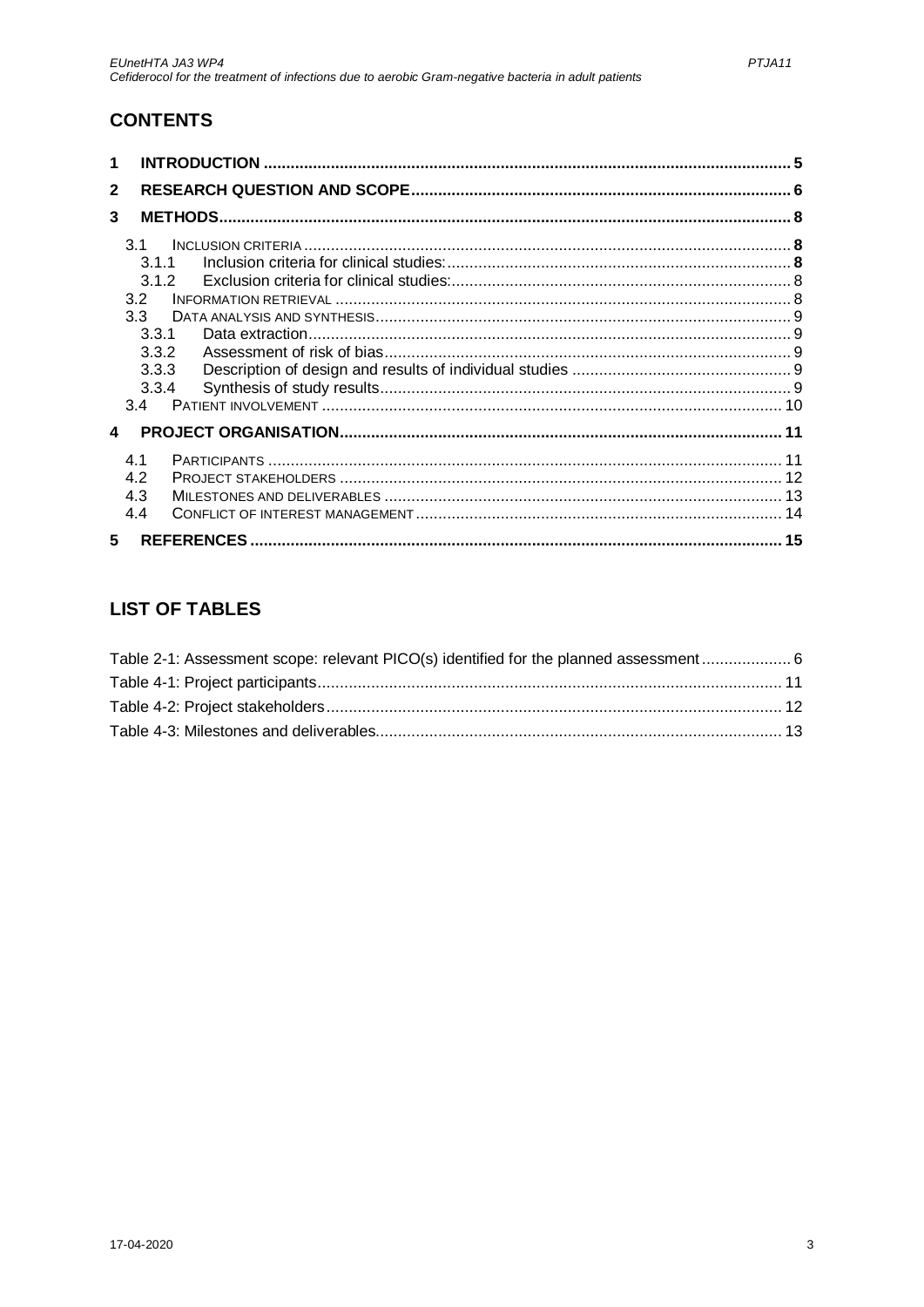# **LIST OF ABBREVIATIONS**

| AE              | Adverse event                                     |
|-----------------|---------------------------------------------------|
| <b>BAT</b>      | Best available therapy                            |
| cIAI            | complicated intraabdominal infections             |
| CR              | carbapenem-resistant                              |
| cUTI            | complicated urinary tract infection               |
| EA              | early assessment                                  |
| <b>EOT</b>      | End of Treatment                                  |
| <b>BSI</b>      | bloodstream infections                            |
| <b>EPAR</b>     | European Public Assessment Report                 |
| <b>EUnetHTA</b> | European Network for Health Technology Assessment |
| <b>FUP</b>      | follow-up                                         |
| <b>HAP</b>      | Hospital-acquired Pneumonia                       |
| <b>HCAP</b>     | Healthcare-Associated Pneumonia                   |
| <b>HRQoL</b>    | Health-related quality of life                    |
| IV              | Intravenous                                       |
| pMAH            | Prospective Marketing Authorisation Holder        |
| <b>SAE</b>      | Serious Adverse Event                             |
| <b>TOC</b>      | Test-of-cure                                      |
| <b>VAP</b>      | Ventilator-associated Pneumonia                   |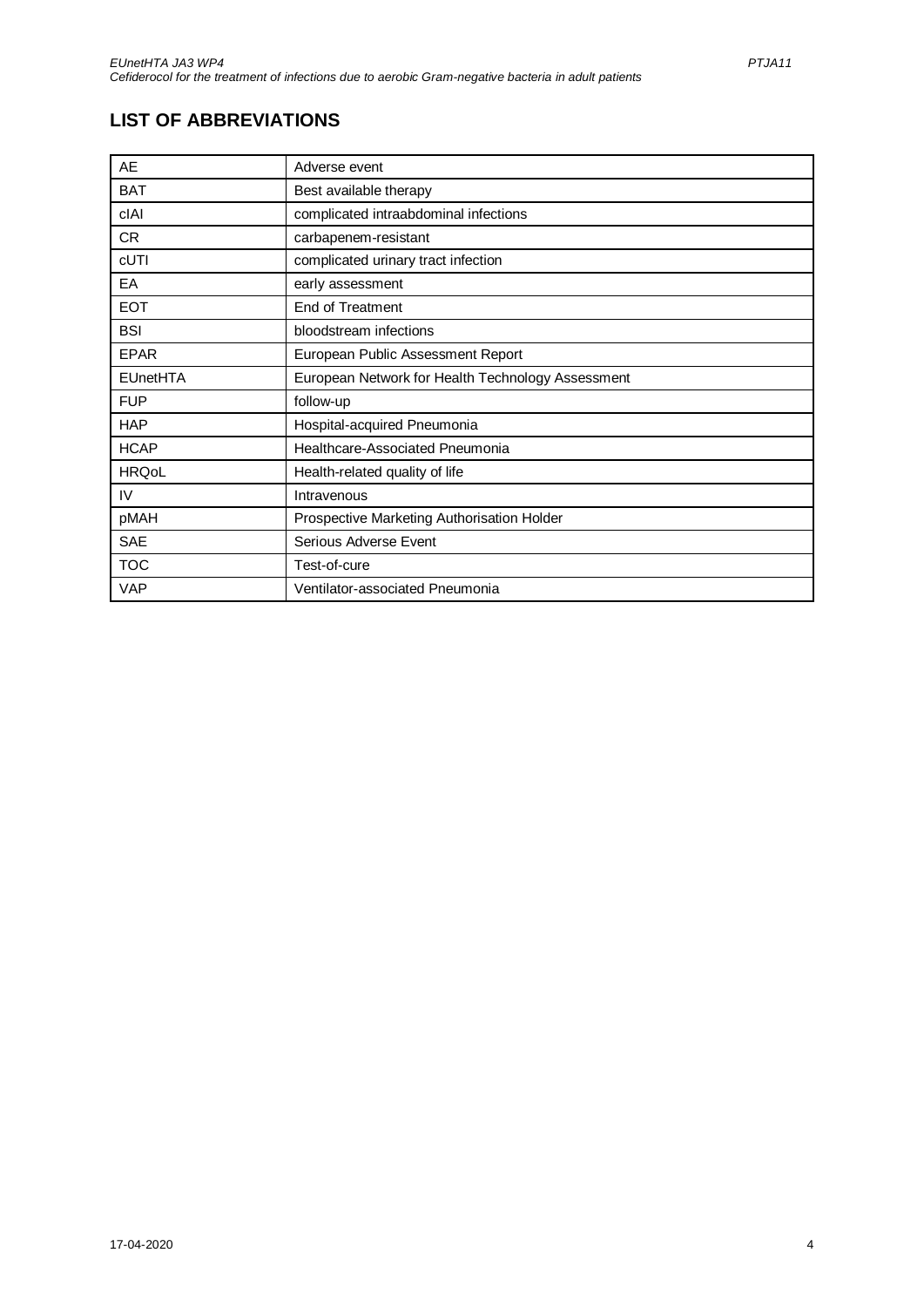## <span id="page-4-0"></span>**1 INTRODUCTION**

On 13-06-2019, EUnetHTA and the prospective Marketing Authorisation Holder (pMAH) of cefiderocol (*Shionogi)* agreed that EUnetHTA will perform a joint relative effectiveness assessment of cefiderocol indicated for the treatment of infections due to aerobic Gram-negative bacteria in adult patients with limited treatment options.

Infections due to aerobic Gram-negative bacteria with significant resistance that limits treatment options, represent an urgent threat to global health. In particular, the increase in infections caused by carbapenem-resistant *Enterobacteriaceae* (CRE) is challenging due to its high prevalence and the lack of consolidated first line treatment options.

Infections with carbapenem-resistant Gram-negative bacteria may occur at various organ sites, and may result in bacteraemia and septic shock.

There are many guidelines, even at regional level, available regarding recommendations for the treatment of infections listed in the proposed indications. Carbapenem at high dose main retain activity against multiresistant gram.negative infections, while, with the efficacy of carbapenem compromised, the remaining treatment option for CRE are severely limited. Antibiotics which retain some broad in vitro activity include polymyxins and aminoglycosides, and new antibiotics such as ceftazidime/avabactam, meropemen/vaborbactam, and ceftolozane/tazobactam.

The selection of antibacterial agent(s) for the individual patient should be also guided by the results of pathogen identification and susceptibility testing, by knowledge of the local epidemiology (local resistance profile and local pathogen distribution), as well as by some patient specific factors, such as severity of illness and previous antibiotic exposure.

Specificities related to this product and its development are well acknowledged. Building on the experience gained with cefiderocol, authors will provide a short summary of the methodological issues encountered in the assessment. This will potentially benefit future evaluation of antimicrobial products by EUnetHTA teams. Such information will be provided in an attachment.

Once finalised this assessment is made publicly available and can be used by European HTA bodies for their national processes supporting reimbursement and pricing decisions.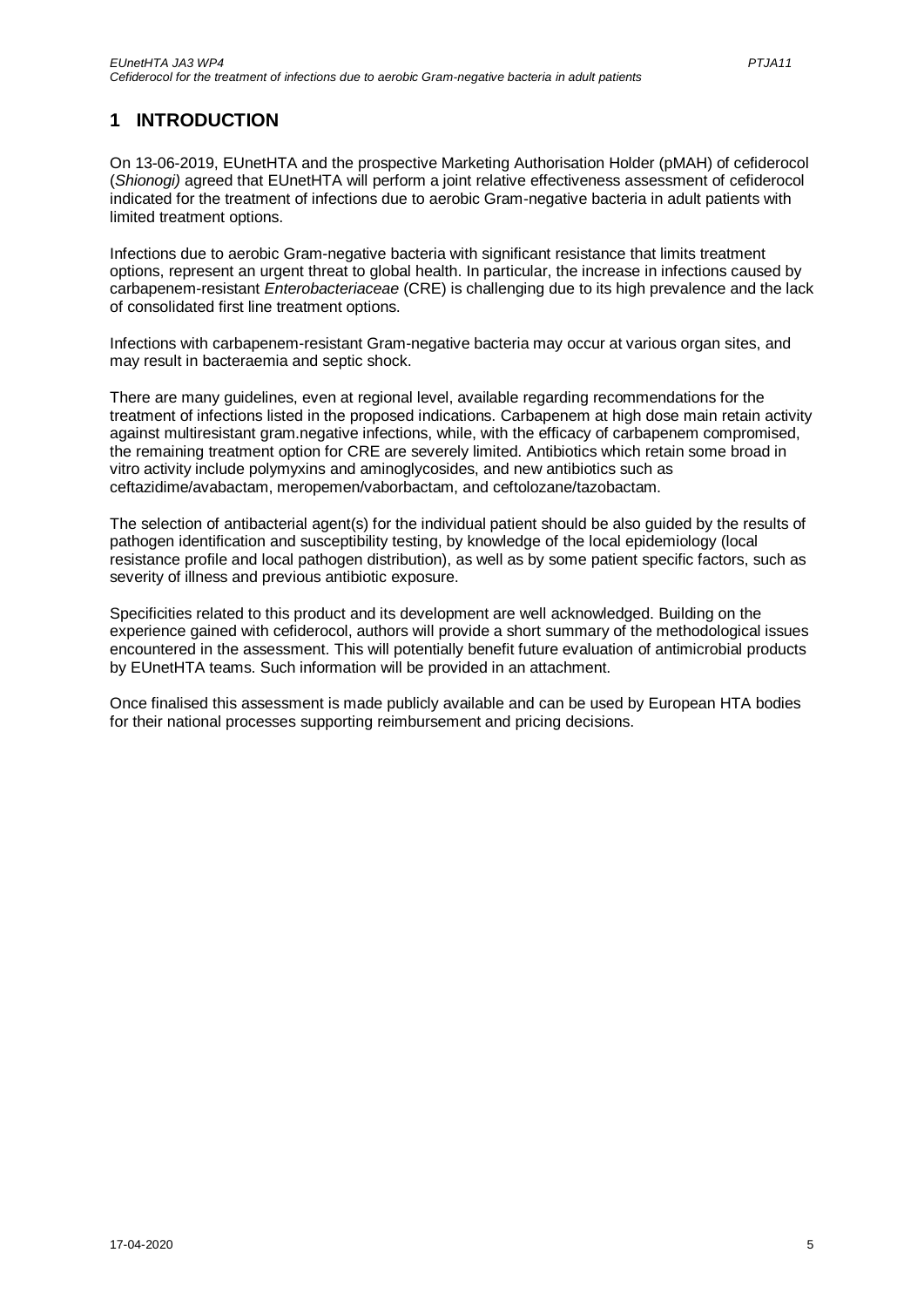# <span id="page-5-0"></span>**2 RESEARCH QUESTION AND SCOPE**

The aim of this project is to compare the clinical effectiveness and safety of cefiderocol in the target patient populations with relevant comparators. The target patient populations and relevant comparators (based on the requirements of the EUnetHTA partners) are defined in the project scope below.

The following table provides the scope identified for the assessment of cefiderocol.

<span id="page-5-1"></span>

| Table 2-1: Assessment scope: relevant PICO(s) identified for the planned assessment |  |  |
|-------------------------------------------------------------------------------------|--|--|
|                                                                                     |  |  |

| <b>Description</b>  | <b>Assessment scope</b>                                                                                                                                                                                                                                                                                                                                                                                                                                                                                                                                 |  |  |  |
|---------------------|---------------------------------------------------------------------------------------------------------------------------------------------------------------------------------------------------------------------------------------------------------------------------------------------------------------------------------------------------------------------------------------------------------------------------------------------------------------------------------------------------------------------------------------------------------|--|--|--|
| <b>PICO</b>         | Research question: Do patients with aerobic Gram-negative infections and limited<br>treatment option benefit from cefiderocol as an additional treatment option?                                                                                                                                                                                                                                                                                                                                                                                        |  |  |  |
| Population          | Infections due to aerobic Gram-negative pathogens in adult patients with limited treatment<br>option, which comprises:                                                                                                                                                                                                                                                                                                                                                                                                                                  |  |  |  |
|                     | Adult patients with documented infection by a carbapenem-resistant Gram-<br>1)<br>negative pathogen or other Gram-negative pathogen difficult to treat with limited<br>treatment option;                                                                                                                                                                                                                                                                                                                                                                |  |  |  |
|                     | Critically ill* adult patients with suspected infection by a carbapenem-resistant<br>2).<br>Gram-negative pathogen or other Gram-negative pathogen difficult to treat with<br>limited treatment options                                                                                                                                                                                                                                                                                                                                                 |  |  |  |
|                     | *With life-threatening infection                                                                                                                                                                                                                                                                                                                                                                                                                                                                                                                        |  |  |  |
| <b>Intervention</b> | Cefiderocol 2g IV as a 3 hr infusion every 8 hrs for 7-14 days                                                                                                                                                                                                                                                                                                                                                                                                                                                                                          |  |  |  |
| Comparison          | Best available therapy (BAT)*<br>BAT includes (but is not limited to) any of the following as monotherapy or in combination:                                                                                                                                                                                                                                                                                                                                                                                                                            |  |  |  |
|                     | carbapenems (only for sensitive pathogens or in high dose/prolonged infusion time<br>٠<br>for carbapenem-resistant pathogens with an MIC close to the<br>susceptibility/resistance breakpoint)                                                                                                                                                                                                                                                                                                                                                          |  |  |  |
|                     | polymyxins                                                                                                                                                                                                                                                                                                                                                                                                                                                                                                                                              |  |  |  |
|                     | tigecycline                                                                                                                                                                                                                                                                                                                                                                                                                                                                                                                                             |  |  |  |
|                     | fosfomycin                                                                                                                                                                                                                                                                                                                                                                                                                                                                                                                                              |  |  |  |
|                     | aminoglycosides                                                                                                                                                                                                                                                                                                                                                                                                                                                                                                                                         |  |  |  |
|                     | ceftazidime-avibactam                                                                                                                                                                                                                                                                                                                                                                                                                                                                                                                                   |  |  |  |
|                     | meropenem-vaborbactam                                                                                                                                                                                                                                                                                                                                                                                                                                                                                                                                   |  |  |  |
|                     | ceftolozane-tazobactam                                                                                                                                                                                                                                                                                                                                                                                                                                                                                                                                  |  |  |  |
|                     | *There are many guidelines, even at regional level, available regarding recommendations<br>for the treatment of infections listed in the proposed indications. The selection of<br>antibacterial agent(s) for the individual patient should be also guided by the results of<br>pathogen identification and susceptibility testing, by knowledge of the local epidemiology<br>(local resistance profile and local pathogen distribution), as well as by some patient specific<br>factors, such as severity of illness and previous antibiotic exposure. |  |  |  |
| Outcomes            | Overall and stratified by site of infection (HAP/VAP/HCAP, cUTI; BSI/sepsis) as well as by<br>pathogen (fermenters vs non-fermenters):<br>Efficacy:                                                                                                                                                                                                                                                                                                                                                                                                     |  |  |  |
|                     | Clinical outcome at EA; EOT, TOC, FUP, and at the maximal pre-specified<br>$\bullet$<br>follow-up time                                                                                                                                                                                                                                                                                                                                                                                                                                                  |  |  |  |
|                     | Composite of microbiological eradication and clinical cure (where applicable)<br>$\bullet$<br>(time frame: TOC visit)                                                                                                                                                                                                                                                                                                                                                                                                                                   |  |  |  |
|                     | Microbiological eradication at EOT, TOC, FUP, and at the maximal pre-<br>٠<br>specified follow-up time                                                                                                                                                                                                                                                                                                                                                                                                                                                  |  |  |  |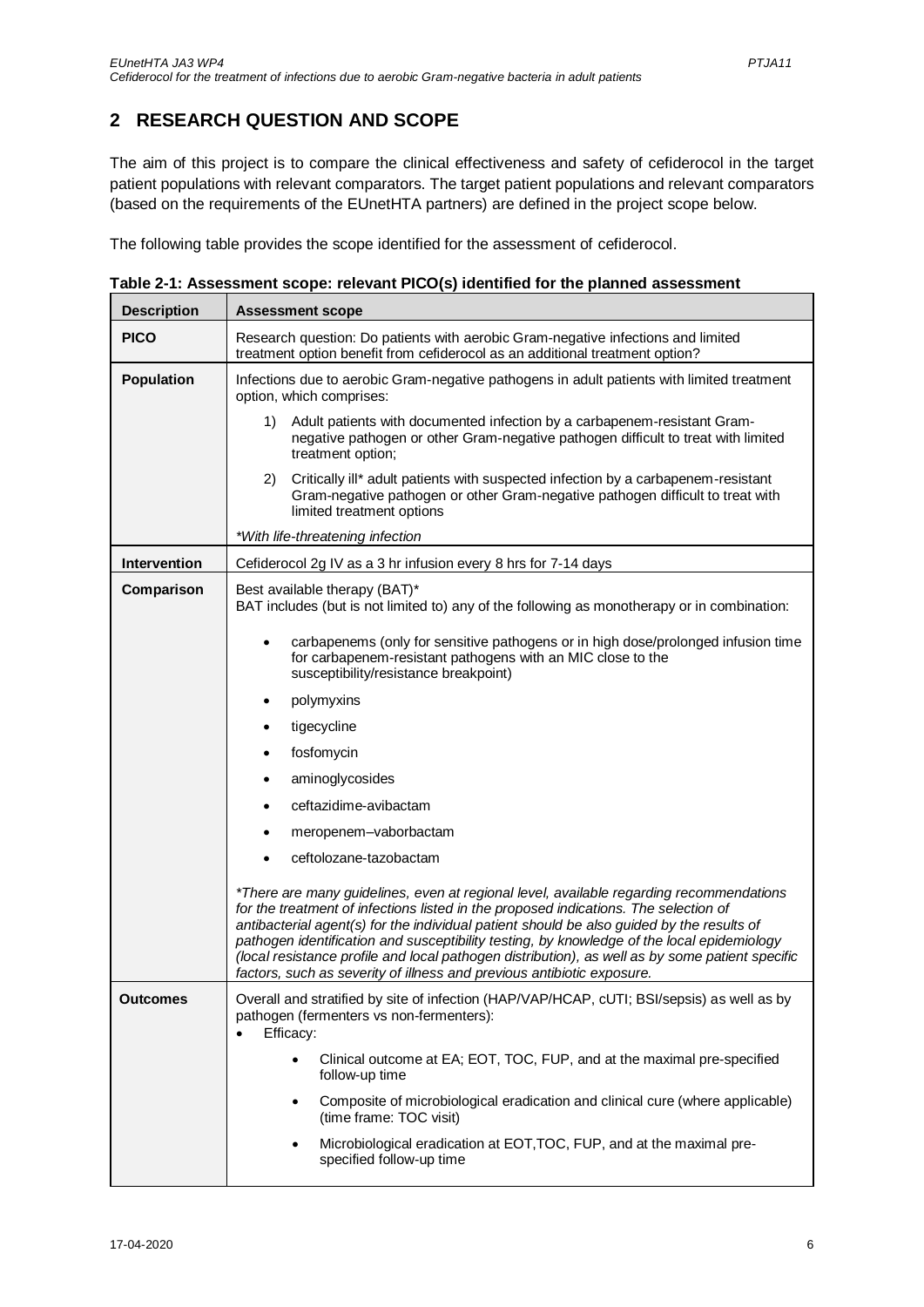| <b>Description</b> | <b>Assessment scope</b>                                                                                                                                                                                                                                                                          |
|--------------------|--------------------------------------------------------------------------------------------------------------------------------------------------------------------------------------------------------------------------------------------------------------------------------------------------|
| <b>Outcomes</b>    | Microbiological and clinical outcome per pathogen and per patient at EA, EOT,<br>TOC, FUP, and at the maximal pre-specified follow-up time                                                                                                                                                       |
|                    | changes in susceptibility of pathogens between baseline and the time of<br>$\bullet$<br>failure and/or appearance of pathogens not present at baseline that are<br>resistant to the assigned treatment. All-cause mortality at day 14 and 28, and<br>at the maximal pre-specified follow-up time |
|                    | Safety: Proportion and the relative group difference in the following                                                                                                                                                                                                                            |
|                    | AE, SAE<br>$\bullet$                                                                                                                                                                                                                                                                             |
|                    | grade $\geq$ 3 AE                                                                                                                                                                                                                                                                                |
|                    | AE of special interest (e.g. Clostridium difficile infections)                                                                                                                                                                                                                                   |
|                    | AE leading to drug discontinuation                                                                                                                                                                                                                                                               |
|                    | AE leading to death                                                                                                                                                                                                                                                                              |
|                    | Hospital utilization:                                                                                                                                                                                                                                                                            |
|                    | Length of stay (LOS)                                                                                                                                                                                                                                                                             |
|                    | Requirement of ICU admission                                                                                                                                                                                                                                                                     |
|                    | Length of stay in ICU                                                                                                                                                                                                                                                                            |
|                    | Patient reported outcome (PRO):                                                                                                                                                                                                                                                                  |
|                    | Symptoms of disease                                                                                                                                                                                                                                                                              |
|                    | Quality of life                                                                                                                                                                                                                                                                                  |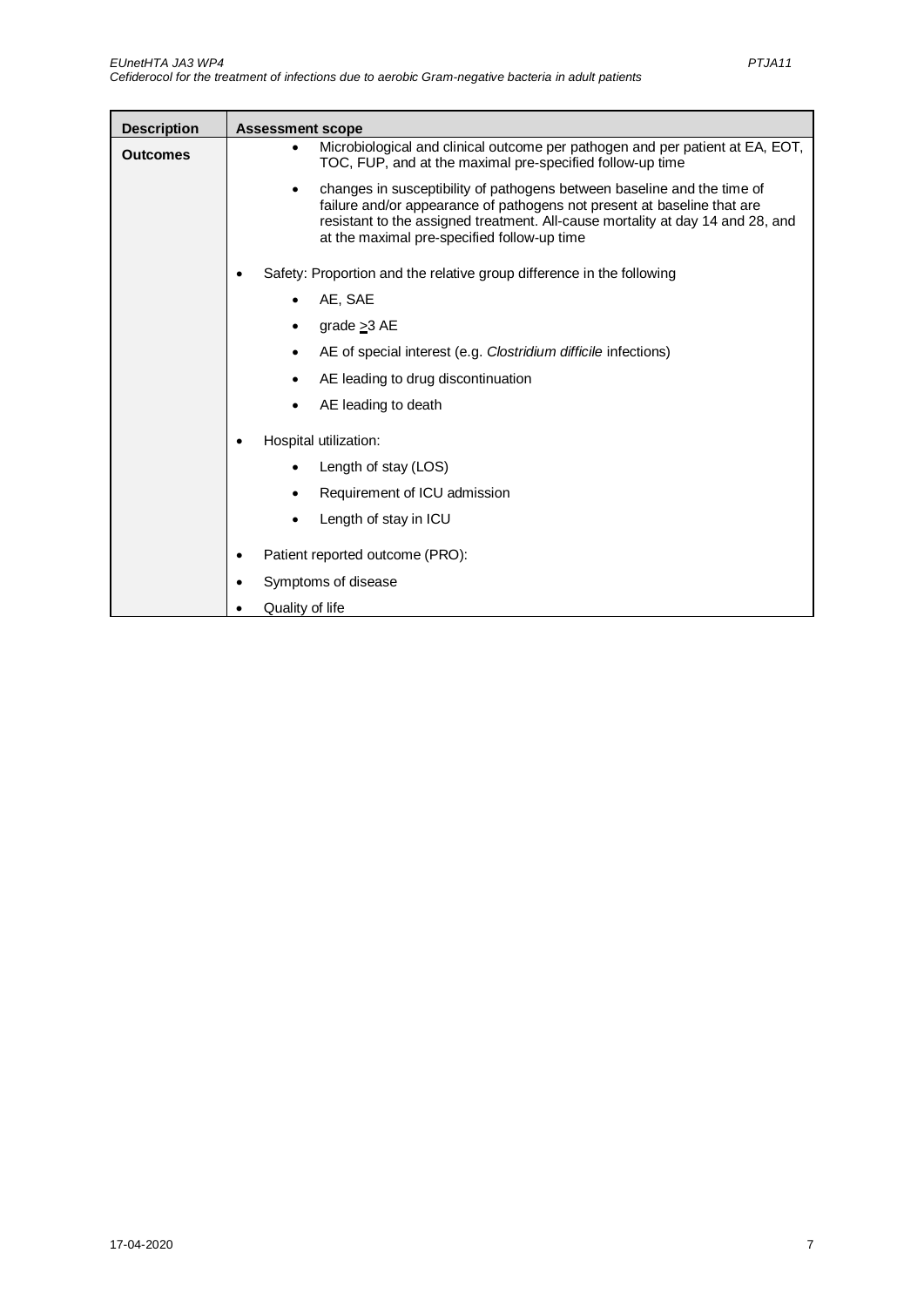## <span id="page-7-0"></span>**3 METHODS**

The EUnetHTA Guidelines, available at http://www.eunethta.eu/eunethta-guidelines, will be consulted throughout the assessment process.

#### <span id="page-7-1"></span>*3.1 Inclusion criteria*

During the assessment the inclusion criteria applied by the pMAH will be checked to evaluate if they capture the PICO defined for the assessment. In addition, the following criteria are considered relevant for study inclusion:

#### <span id="page-7-2"></span>**3.1.1 Inclusion criteria for clinical studies:**

- Studies with mixed populations if they consider at least a subset of patients included in the PICO.
- Studies in adult population defined as patients more than 18 years old.
- English language studies will be included in this assessment as this is the language in common for the countries involved in this assessment and most often the language used in the relevant publications and reports to be assessed.

#### <span id="page-7-3"></span>**3.1.2 Exclusion criteria for clinical studies:**

- Comments, editorials, narrative review articles, case reports
- Studies with patients taking the treatment of interest for conditions other than reported in the PICO
- Studies in patients less than 18 years old including mixed patients populations of adults and children as well as studies with mixed populations including populations other than specified in the PICO, if outcomes are not separated by population subgroup.
- Studies not evaluating the treatment of interest in at least one arm of the controlled trial.

Moreover, relevant systematic reviews will be searched to perform reference cross-checking.

#### <span id="page-7-4"></span>*3.2 Information retrieval*

The assessment will be based on a submission dossier submitted by the pMAH. To allow for a meaningful assessment, the submission dossier has to be complete with regard to the available evidence relevant for the research question(s). This requires the systematic identification of all published and unpublished studies relevant to the assessment according to the research question and scope defined in Sectio[n 2](#page-5-0) [7]. The assessment will investigate whether these requirements are met and thus whether the evidence base for the assessment is complete.

The cut-off date for the pMAH's list of sponsored studies and the searches should be a maximum of three months before submission (of the submission dossier). This cut-off date will also be relevant for the assessment. There will be no updates of searches beyond this cut-off by the authors of the assessment.

During the assessment, the evidence base with regard to the drug under assessment and comparators provided by the pMAH will be reviewed. Search strategies will be checked for appropriateness and the results of information retrieval included in the pMAH's submission dossier will be checked for completeness against a search in study registries (optional bibliographic databases if appropriate) and against the studies included in the regulatory assessment report. If there are major flaws in the search conducted by the manufacturer and the evidence provided in the submission dossier is incomplete it will not be supplemented by own searches or analyses by the authors. The incompleteness and its consequences for the conclusions of the report will be described in the assessment report.. The search date, complete search strategies and the results of these searches will be reported in the assessment.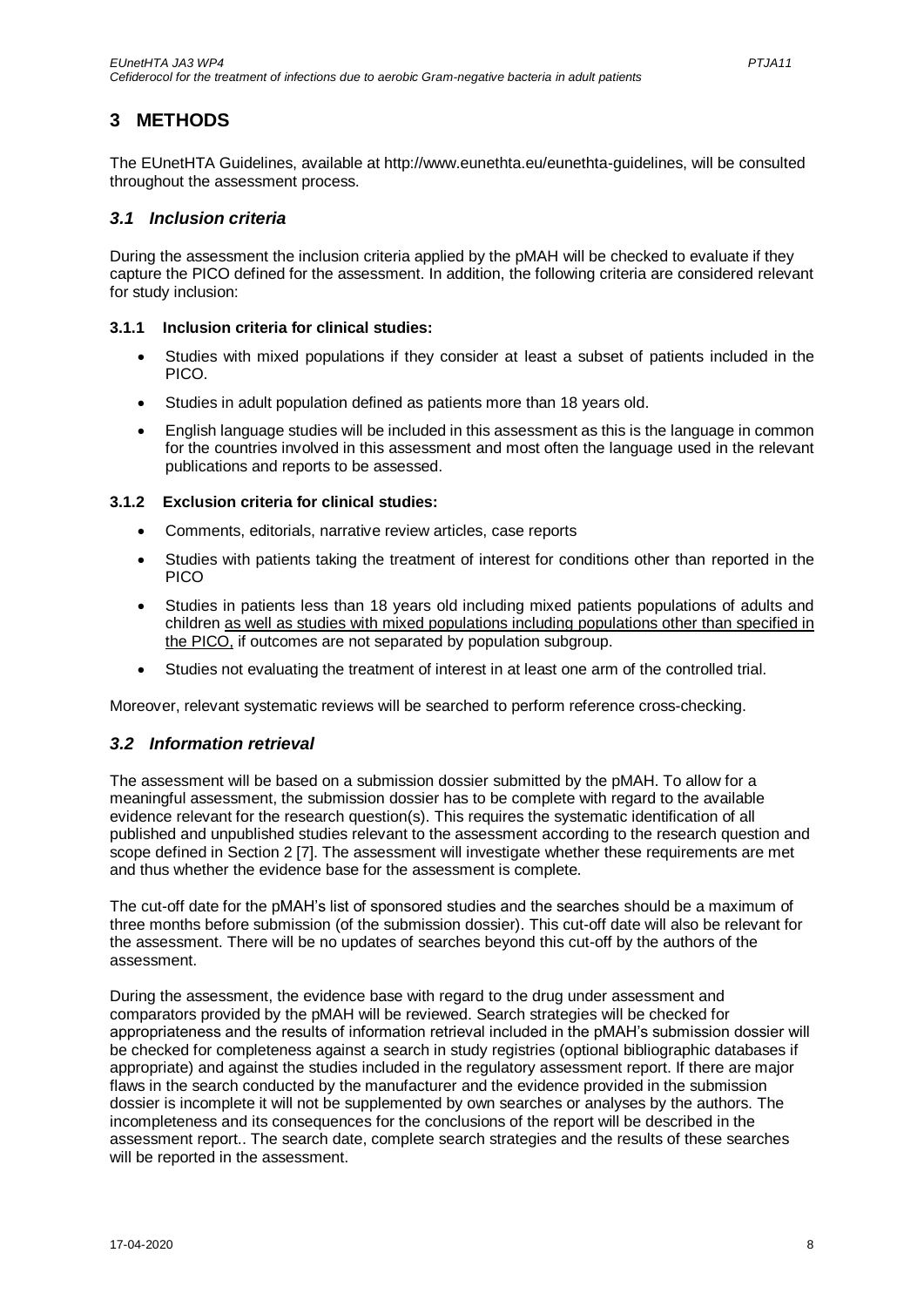### <span id="page-8-0"></span>*3.3 Data analysis and synthesis*

The assessment will be based on the data and analyses included in the submission dossier prepared by the pMAH. During the assessment, the completeness of data and analyses in the submission dossier will be verified. Furthermore, the methods for data analysis and synthesis applied by the pMAH will be checked against the requirements of the submission dossier and applicable EUnetHTA Guidelines and assessed with regard to scientific validity. The results of this assessment and the results of the included studies, as appropriate, will be presented in the assessment report according to the research questions defined in Section [2.](#page-5-0)

#### <span id="page-8-1"></span>**3.3.1 Data extraction**

Information used for the assessment of benefits and harms will be extracted from the submission dossier and verified against the Clinical Study Reports (CSR) or other original documentation provided in the submission dossier.

#### <span id="page-8-2"></span>**3.3.2 Assessment of risk of bias**

The assessment of risk of bias should follow the criteria described in the two EUnetHTA guidelines on the internal validity of randomised controlled trials [8] and non-randomised studies on interventions [9]. The risk of bias of the results of each included study should be described separately for each patientrelevant outcome. For this purpose, risk of bias should be assessed at the study level as well as at the outcome level.

If the outcome-specific risk of bias is classified as high for an outcome, this should not lead to exclusion of the corresponding data. Rather, the risk-of-bias classification should inform the discussion on heterogeneous study results and the determination of certainty of results.

During the assessment, the methods and outcome of the risk-of-bias assessment presented in the submission dossier will be evaluated. Risk-of-bias will be assessed by the authors only for outcomes (and studies) that are included based on the research question(s) (PICO). The result of the risk-of-bias assessment conducted by authors will be presented in the assessment report.

#### <span id="page-8-3"></span>**3.3.3 Description of design and results of individual studies**

During the assessment, the information in the submission dossier on the study design, study methods, populations, endpoints (patient relevance, validity, and operationalization) and study results will be evaluated. Results should be also stratified by site of infection (HAP/VAP/HCAP, cUTI; BSI/sepsis) as well as by pathogen (fermenters vs non-fermenters). The results of this evaluation will be presented, used for identification of relevant analyses and considered for the conclusions of the assessment report.

#### <span id="page-8-4"></span>**3.3.4 Synthesis of study results**

#### *Meta-analyses*

If several studies are available for the same PICO, they should be quantitatively pooled in a metaanalysis if they are sufficiently comparable from a clinical (e.g. patient groups) and methodological (e.g. study design) point of view [10]. Results should be presented as overall and also as stratified by site of infection (HAP/VAP/HCAP, cUTI; BSI/sepsis) and by pathogen (fermenters vs non-fermenters).

During the assessment, the methods applied for the meta-analyses presented in the submission dossier, and, if applicable, the justification for deviations from the procedures described above will be evaluated. The meta-analyses relevant for the research questions (see Section [2\)](#page-5-0) will be presented in the assessment report.

#### *Sensitivity analyses*

To evaluate the robustness of results, sensitivity analyses with regard to methodological factors presented in the submission dossier and the corresponding methods applied will be evaluated. These methodological factors arise from decisions made within the framework of the retrieval and assessment of information, for example, the specification of cut-offs for the time point of data collection or the choice of effect measure. The sensitivity analysis should in particular consider the classification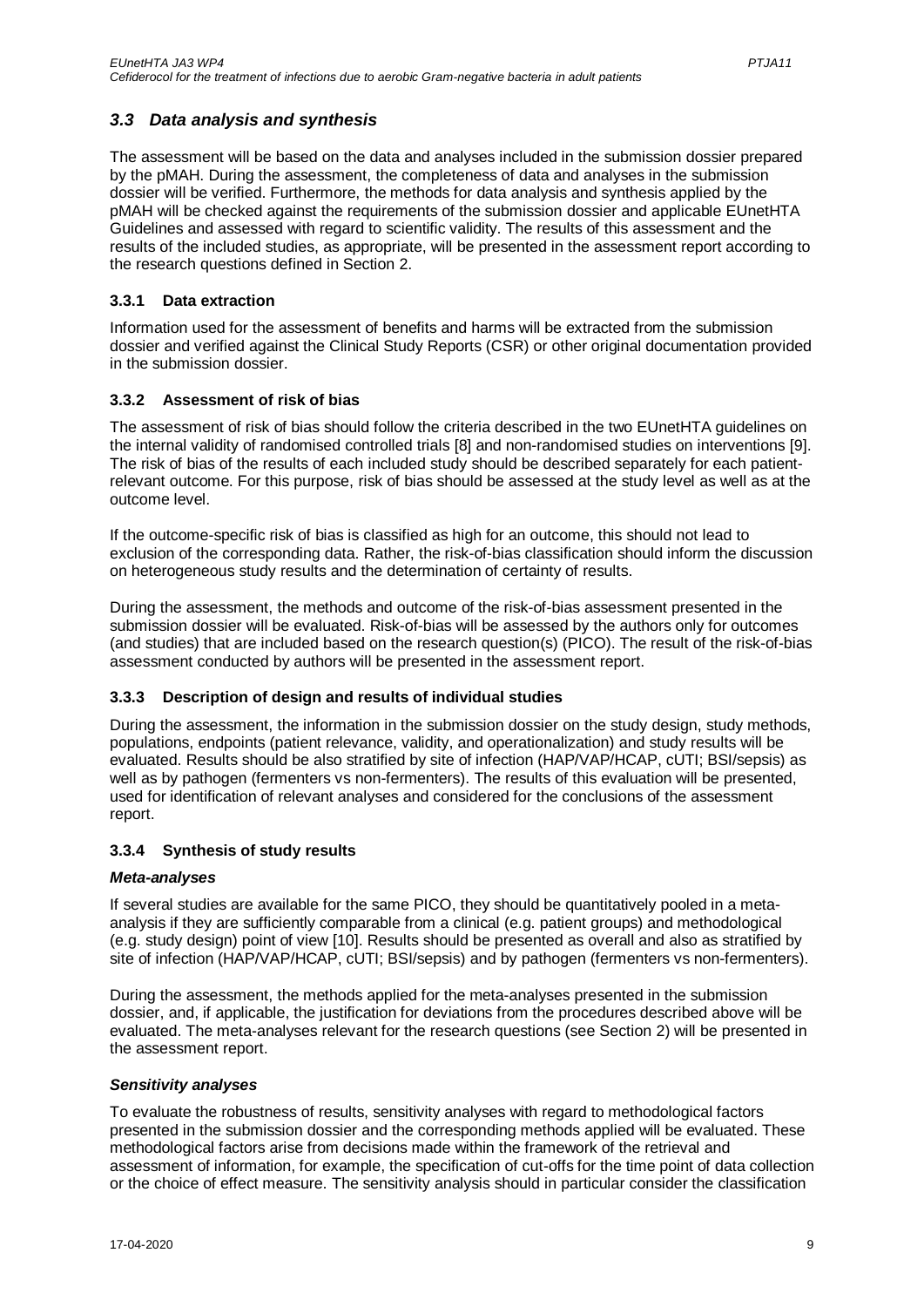of the risk of bias of study results. The result of the sensitivity analysis can affect the assessment of the certainty of results.

## **Subgroup analyses and other effect modifiers**

During the assessment, the subgroup analyses examining potential effect modifiers presented in the submission dossier and the corresponding methods applied will be evaluated. The evaluation also includes the justification for the choice of cut-offs if quantitative characteristics were categorized. If potential effect modifiers are identified, the conclusions inferred from the effects observed in the complete patient group can possibly be formulated more precisely.

### **Indirect comparisons**

If indirect comparisons are included in the submission dossier, the methods applied, and if applicable, the justification in the event of deviations from the required approaches will be evaluated [10]. The indirect comparisons relevant for the research questions (see Section [2\)](#page-5-0) will be presented and examined in the assessment report.

### <span id="page-9-0"></span>*3.4 Patient involvement*

At the start of this Joint Assessment an open call for patient input was published on the EUnetHTA website. This open call specifically asked patient organisations to answer the questions, as they have the position to collect and present patient's and care-givers' views and experiences by engaging with a wide range of patients and their careers.

The open call used by EUnetHTA asks general questions to elicit patients' views on living with the disease, important outcomes to be considered in this assessment and expectations about the drug under assessment. The questions are based on the HTAi questionnaire template. For more information on the development of the HTAi questionnaire template please see [their website.](https://htai.org/interest-groups/pcig/resources/for-patients-and-patient-groups/)

Relevant European and national patient and consumer organisations were asked to provide an organisational perspective on the questions in English. In all parts of the open call, the term 'patient' refers to anyone living with, or who has lived with, the condition for which the new medicine is indicated.

The open call for patient input was online from 05 September – 27 December 2019. After this deadline, no patient or consumer organisations completed the survey.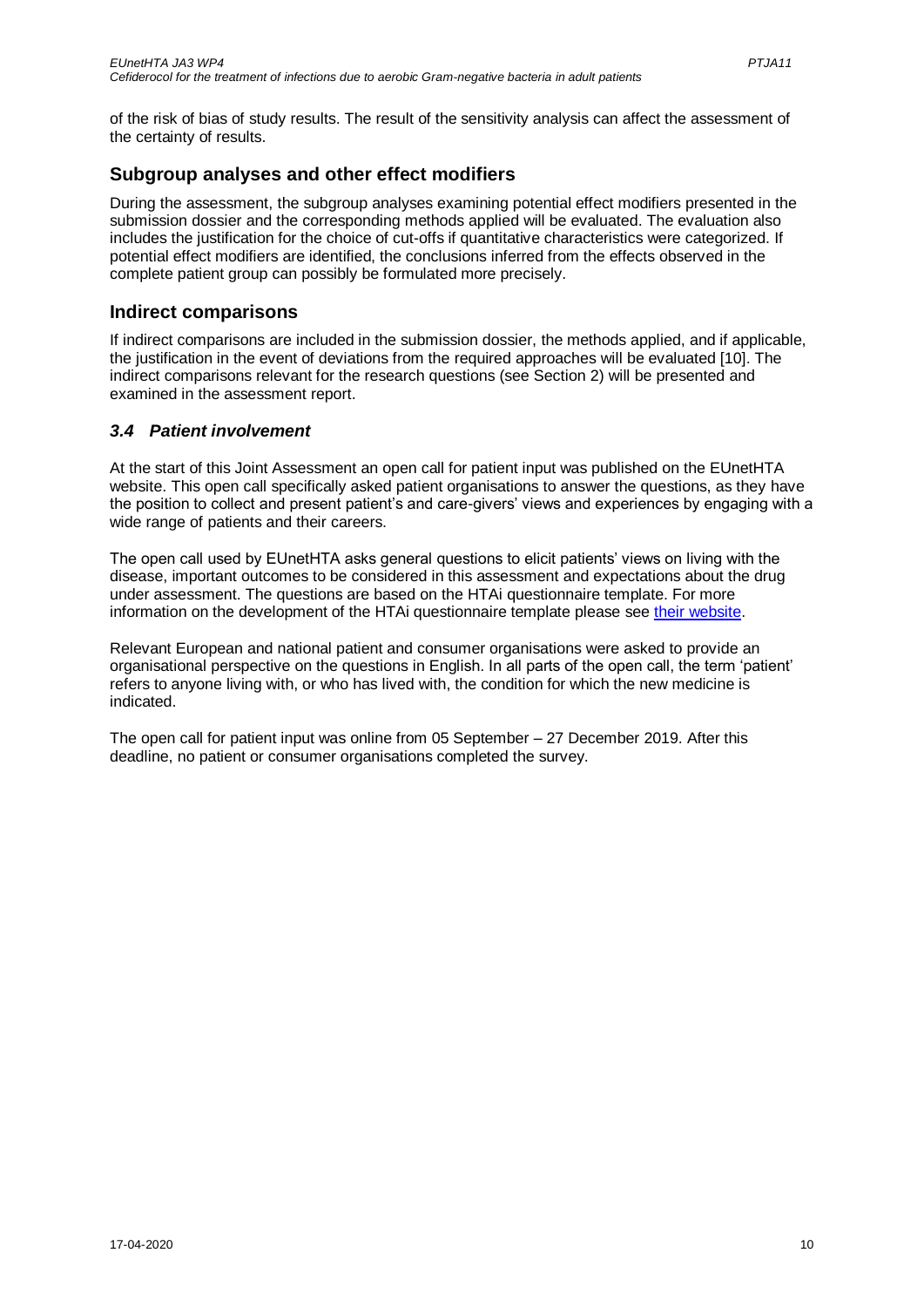# <span id="page-10-0"></span>**4 PROJECT ORGANISATION**

### <span id="page-10-1"></span>*4.1 Participants*

### <span id="page-10-2"></span>**Table 4-1: Project participants**

|    | <b>Agency</b>                        | Role in the<br>project                                            | <b>Country</b>            | <b>Distribution of work</b>                                                                                                                                                                                                                                                                                                                                                                                                                                                                                |  |  |
|----|--------------------------------------|-------------------------------------------------------------------|---------------------------|------------------------------------------------------------------------------------------------------------------------------------------------------------------------------------------------------------------------------------------------------------------------------------------------------------------------------------------------------------------------------------------------------------------------------------------------------------------------------------------------------------|--|--|
|    | Assessment team                      |                                                                   |                           |                                                                                                                                                                                                                                                                                                                                                                                                                                                                                                            |  |  |
| 1. | Norwegian Medicines<br>Agency [NOMA] | Co-Author of<br>Project Plan<br>Author of<br>Assessment<br>Report | Norway                    | • Develop first draft and final version<br>of EUnetHTA project plan with<br>Author of Project Plan<br>• Relative effectiveness and safety<br>assessment (EFF and SAF<br>domains).<br>• Adapt documents according to<br>reviewers comments together with<br>co-authors<br>• Answer comments of expert and<br>manufacturer together with co-<br>authors<br>• Prepare the final assessment<br>including a final summary of the<br>assessment                                                                  |  |  |
| 2. | Zorginstituut Nederland<br>[ZIN]     | Co-Author of<br>Assessment<br>Report                              | <b>The</b><br>Netherlands | • Responsible for supporting the<br>authors in all project phases<br>• Carry out the assessment prepare<br>CUR and TEC Domains; support<br>authors in EFF and SAF Domains.<br>Support authors in Summary,<br>Method and Discussion sections.<br>• Check all steps                                                                                                                                                                                                                                          |  |  |
| 3. | Italian Medicines Agency<br>[AIFA]   | Author of<br>Project Plan                                         | Italy                     | • Develop first draft and final version<br>of EUnetHTA project plan with co-<br>author of Project Plan<br>Due to the COVID-19 outbreak and<br>its involvement in the management of<br>this emergency, the AIFA team had<br>to withdraw its authoring role from<br>the joint assessment of cefiderocol.<br>EUnetHTA would like to<br>acknowledge the contribution of the<br>Italian team in the entire scoping<br>phase, including the elaboration of<br>the PICO, and finalisation of the<br>project plan. |  |  |
| 4. | Zorginstituut Nederland<br>[ZIN]     | Information<br>Specialist                                         | <b>The</b><br>Netherlands | Review of information retrieval,<br>conduct of searches required for<br>checking completeness of<br>information retrieval in submission<br>dossier; reporting information                                                                                                                                                                                                                                                                                                                                  |  |  |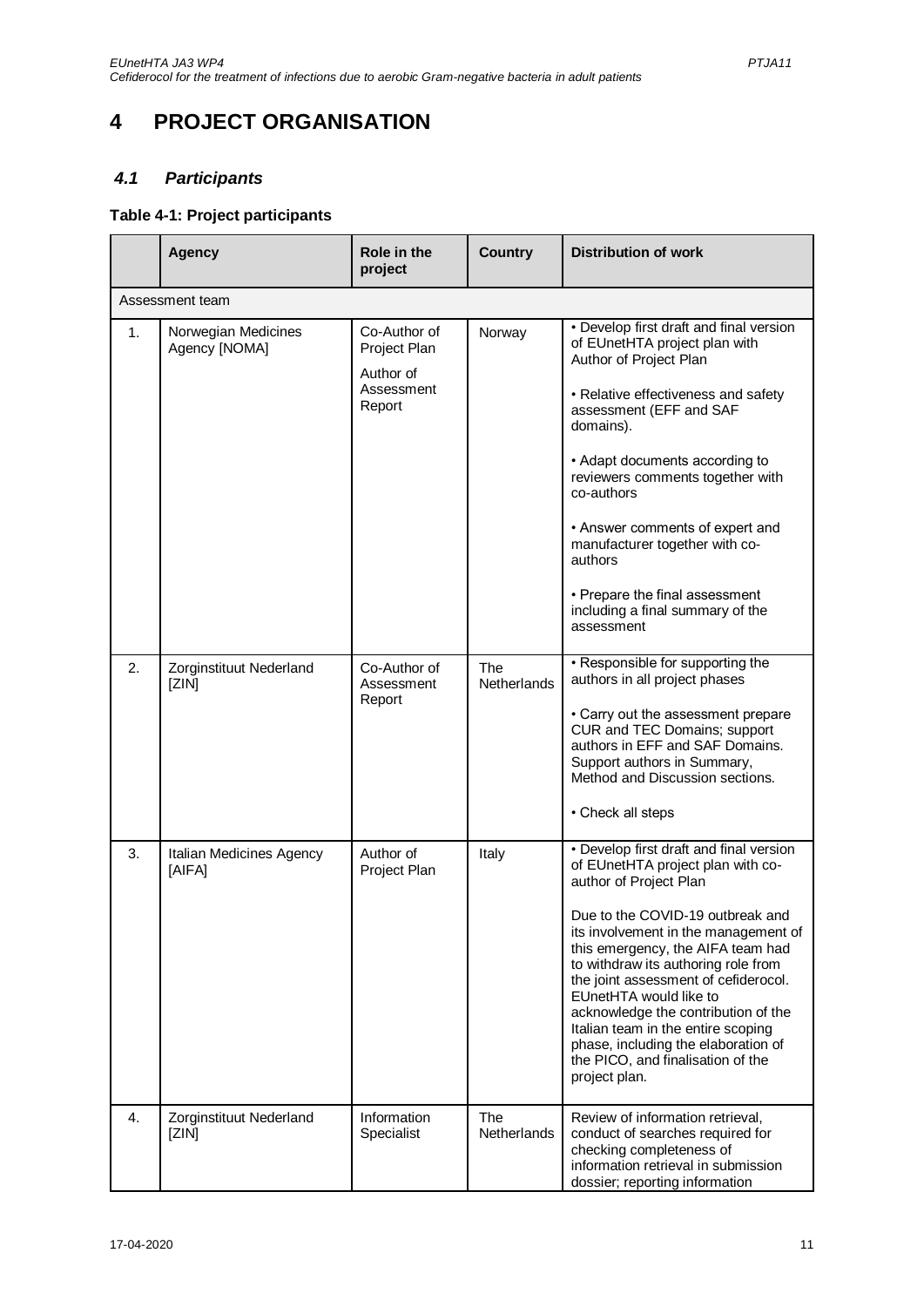|     |                                                                          |                                  |                   | retrieval check in the assessment<br>report                                                                  |
|-----|--------------------------------------------------------------------------|----------------------------------|-------------------|--------------------------------------------------------------------------------------------------------------|
| 5.  | Norwegian Medicines<br>Agency [NOMA]                                     | <b>Statistical</b><br>specialist | Norway            | Expert review of statistical analyses<br>presented in submission dossier,<br>statistical support for authors |
| 6.  | French National Authority<br>for Health [HAS]                            | Dedicated<br>Reviewer            | France            |                                                                                                              |
| 7.  | Institute for Quality and<br><b>Efficiency in Health Care</b><br>[IQWiG] | Dedicated<br>Reviewer            | Germany           |                                                                                                              |
| 8.  | Spanish Agency of<br>Medicine and Sanitary<br>Products [AEMPS]           | Dedicated<br>Reviewer            | Spain             |                                                                                                              |
|     | Contributors                                                             |                                  |                   |                                                                                                              |
| 9.  | Simone Lanini MD, MSc                                                    | External expert                  | Italy             | Answer specific question during the                                                                          |
|     | Specialist in Infectious<br><b>Disease</b>                               |                                  |                   | assessment.                                                                                                  |
|     | Epidemiology and<br><b>Preclinical Research</b><br>Department            |                                  |                   |                                                                                                              |
|     | INMI Lazzaro Spallanzani<br><b>IRCCS Rome Italy</b>                      |                                  |                   |                                                                                                              |
| 10. | Dr. Annie Navarro Rolon                                                  | External expert                  | Spain             | Answer specific questions during the<br>assessment.                                                          |
|     | Hospital Universitario Mútua<br>de Terrassa                              |                                  |                   |                                                                                                              |
| 11. | Nextgenediting                                                           | <b>Medical Editor</b>            | United<br>Kingdom | Responsible for the medical editing<br>of the report                                                         |
| 12. | Zorginstituut Nederland<br>[ZIN]                                         | Project<br>Manager               | Netherlands       | Coordination between involved<br>parties throughout the assessment<br>period                                 |

## <span id="page-11-0"></span>*4.2 Project stakeholders*

#### <span id="page-11-1"></span>**Table 4-2: Project stakeholders**

| Organisation | Role in the project                                       |
|--------------|-----------------------------------------------------------|
| Shionogi     | Manufacturer [MAH];                                       |
|              | Completing the submission dossier;                        |
|              | Fact check of the 2 <sup>nd</sup> draft assessment report |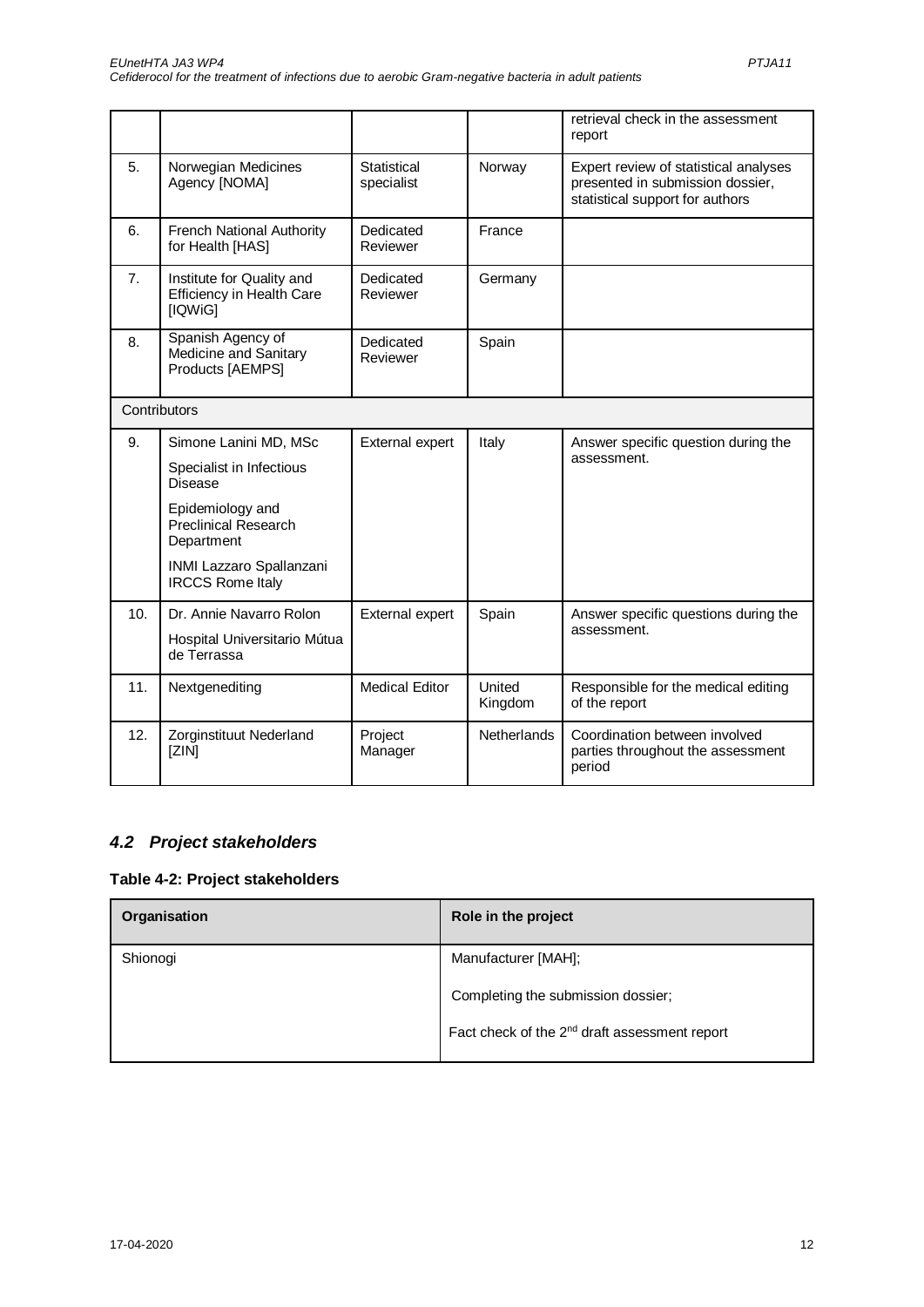### <span id="page-12-0"></span>*4.3 Milestones and deliverables*

#### <span id="page-12-1"></span>**Table 4-3: Milestones and deliverables**

| <b>Milestones/Deliverables</b>                                                                     | <b>Start date</b> | <b>End date</b> |  |
|----------------------------------------------------------------------------------------------------|-------------------|-----------------|--|
| <b>Project duration</b>                                                                            | 19-06-2019        | 16-06-2020      |  |
| Letter of Intent received                                                                          | 19-06-2019        |                 |  |
| <b>Scoping phase</b>                                                                               | 30-08-2019        | 27-02-2020      |  |
| Scoping PICO and development of first draft Project Plan                                           | 30-08-2019        | 14-10-2019      |  |
| PICO survey - request relevant PICO from Member States                                             | 09-09-2019        | 20-09-2019      |  |
| Adapt draft Project Plan based on PICO survey                                                      | 01-10-2019        | 14-10-2019      |  |
| Open call for patient input                                                                        | 05-09-2019        | 27-12-2019      |  |
| Review of first draft Project Plan                                                                 | 15-10-2019        | 24-10-2019      |  |
| Development of second draft Project Plan & answers to DR comments                                  | 25-10-2019        | 31-10-2019      |  |
| Receive scoping F2F meeting documents from pMAH                                                    |                   | 15-10-2019      |  |
| Pre-scoping e-meeting with the assessment team                                                     |                   | 31-10-2019      |  |
| Share discussion topics for Scoping F2F Meeting                                                    |                   | 07-11-2019      |  |
| Scoping F2F meeting with manufacturer                                                              |                   | 14-11-2019      |  |
| Share action points from F2F meeting with manufacturer                                             | 21-11-2019        |                 |  |
| (pre-)Assessment phase                                                                             | 30-01-2020        | 27-02-2020      |  |
| Receive Submission Dossier from pMAH                                                               | 30-01-2020        |                 |  |
| Check formal completeness of Submission Dossier                                                    | 31-01-2020        | 10-02-2020      |  |
| Receive missing items and comments on the requests from the formal<br>completeness check from pMAH | 15-02-2020        |                 |  |
| Start writing Assessment (background, methods)                                                     | 15-02-2020        | 27-02-2020      |  |
| CHMP opinion                                                                                       | 28-02-2020        |                 |  |
| Final Project Plan                                                                                 | 03-03-2020        |                 |  |
| Grace period to revise Submission Dossier by pMAH (based on CHMP opinion)                          | 02-03-2020        |                 |  |
| <b>Assessment phase</b>                                                                            | 24-03-2020        | 16-06-2020      |  |
| Writing first draft Joint Assessment                                                               | 24-03-2020        | 01-05-2020      |  |
| Review by DRs (and if applicable include experts)                                                  | 04-05-2020        | 15-05-2020      |  |
| Writing second draft Joint Assessment                                                              | 16-05-2020        | 31-05-2020      |  |
| <b>Medical Editing</b>                                                                             | 01-06-2020        | 05-06-2020      |  |
| Fact Check by pMAH (parallel with medical editing)                                                 | 01-06-2020        | 05-06-2020      |  |
| Final Assessment + response Fact Check                                                             | 15-06-2020        |                 |  |
| <b>Expected EPAR</b>                                                                               | 22-05-2020        |                 |  |
| Publication final version of rapid assessment                                                      | 15-06-2020        | 16-06-2020      |  |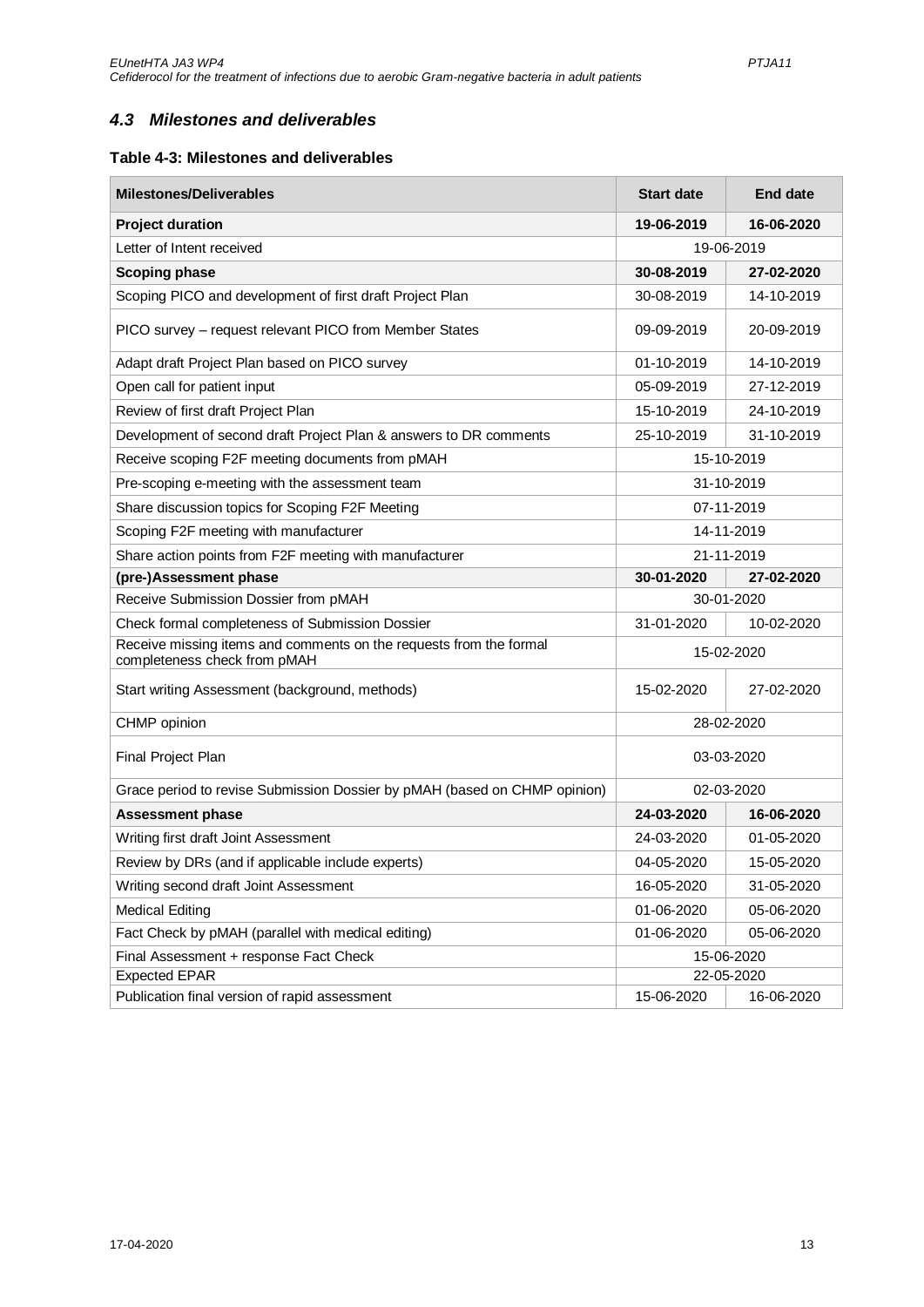### <span id="page-13-0"></span>*4.4 Conflict of interest management*

Conflicts of interest will be handled according to the EUnetHTA Conflict of Interest Policy. All authors, co-authors, dedicated reviewers, observers, external experts (health care professionals, patients or patient representatives) involved in the production of this assessment have declared they have no conflicts of interest in relation to the technology and comparator(s) assessed according to the EUnetHTA declaration of interest (DOI) form, which was evaluated following the EUnetHTA Procedure Guidance for handling DOI form (https://eunethta.eu/doi).

Authors, co-authors and dedicated reviewers who declare a conflict of interest will be excluded from parts of or the whole work on this specific topic. However, they may still be included in other assessments.

For external experts and patients, conflict of interest declarations are collected with regard to the topic. External experts or patients who declare conflict of interest will be excluded from parts of or the whole work on this specific topic. However, they may still be included in other assessments.